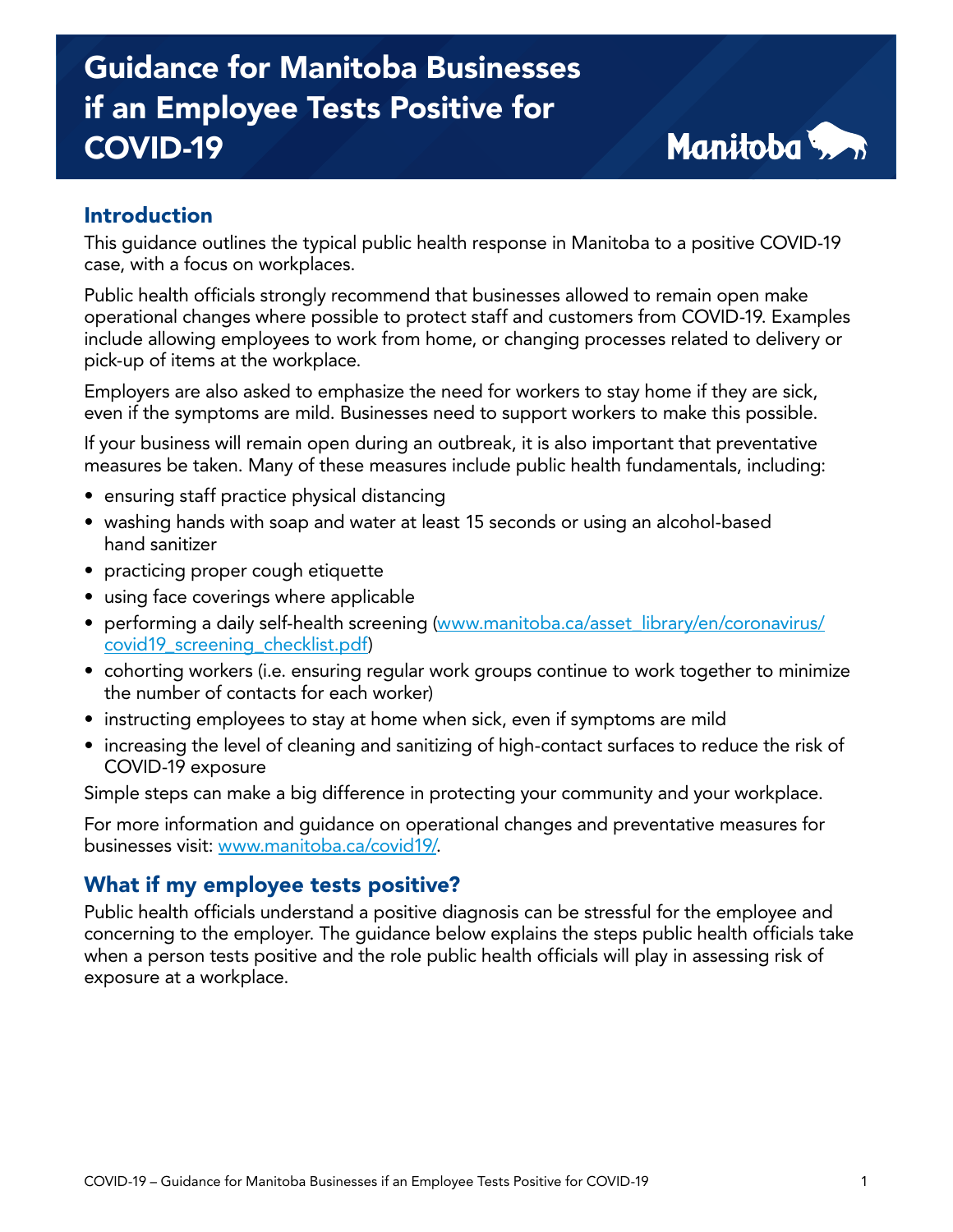## What happens when a person is diagnosed with COVID-19?

- 1. The testing lab notifies the responsible public health unit of each positive case of COVID-19.
- 2. Public health officials then follow-up with the individual case within 24 hours to:
	- let the person know that they tested positive
	- advise them of the need to isolate for a specified duration of time
	- answer any questions they may have
	- try to determine how they may have been exposed to COVID-19
	- determine when they were infectious
	- identify any locations or settings they visited during their infectious period (e.g. work or public places)
	- determine who their close contacts (i.e. within two metres/six feet for at least 15 minutes) were/are
- 3. If close contacts are identified, public health officials will:
	- contact those individuals to advise them of the situation
	- confirm if they were in fact a close contact, and if so, to advise them to immediately self-isolate for 14 days following the last date of exposure to the case
	- provide them with information on how to self-monitor for symptoms, and what to do if they develop symptoms during their self-isolation period (which extends from 14 days from their last known contact with the case)

Note: Due to the way in which COVID-19 spreads to others (through respiratory droplets), only close contacts of the person are at an additional risk. Public health officials will therefore only call close contacts.

- 4. Public health officials will also contact anyone else who they may need to speak with to assess risk to others (e.g. the employer).
- 5. If the investigation determines that there was a risk of exposure in a workplace or public setting, public health officials will assess the risk and may issue a public notice. In the notice, details of the potential exposure setting will be provided, as well as direction for individuals who may have been present (at the specified time) to self-monitor for symptoms and self-isolate immediately if they develop symptoms.

Note: If the public health investigation determines that there was no risk of exposure in the workplace, public health officials will not contact the employer.

## What happens if the individual was at work while infectious?

- If a person was at work while infectious, public health officials will determine if they posed any additional risk to the workplace than what exists in the general community.
- Note: Not all cases result in exposures. A brief interaction (e.g. walking past someone who tested positive) does not pose an increased risk. There is also no increased risk of exposure at the workplace if the person was not at work while infectious.
- Public health officials will consult with the employer if additional information is needed about the individual (e.g. to confirm their close contacts or to clarify details that the employee cannot provide) or if any other measures need to be taken by the workplace or staff to reduce the risk of transmission.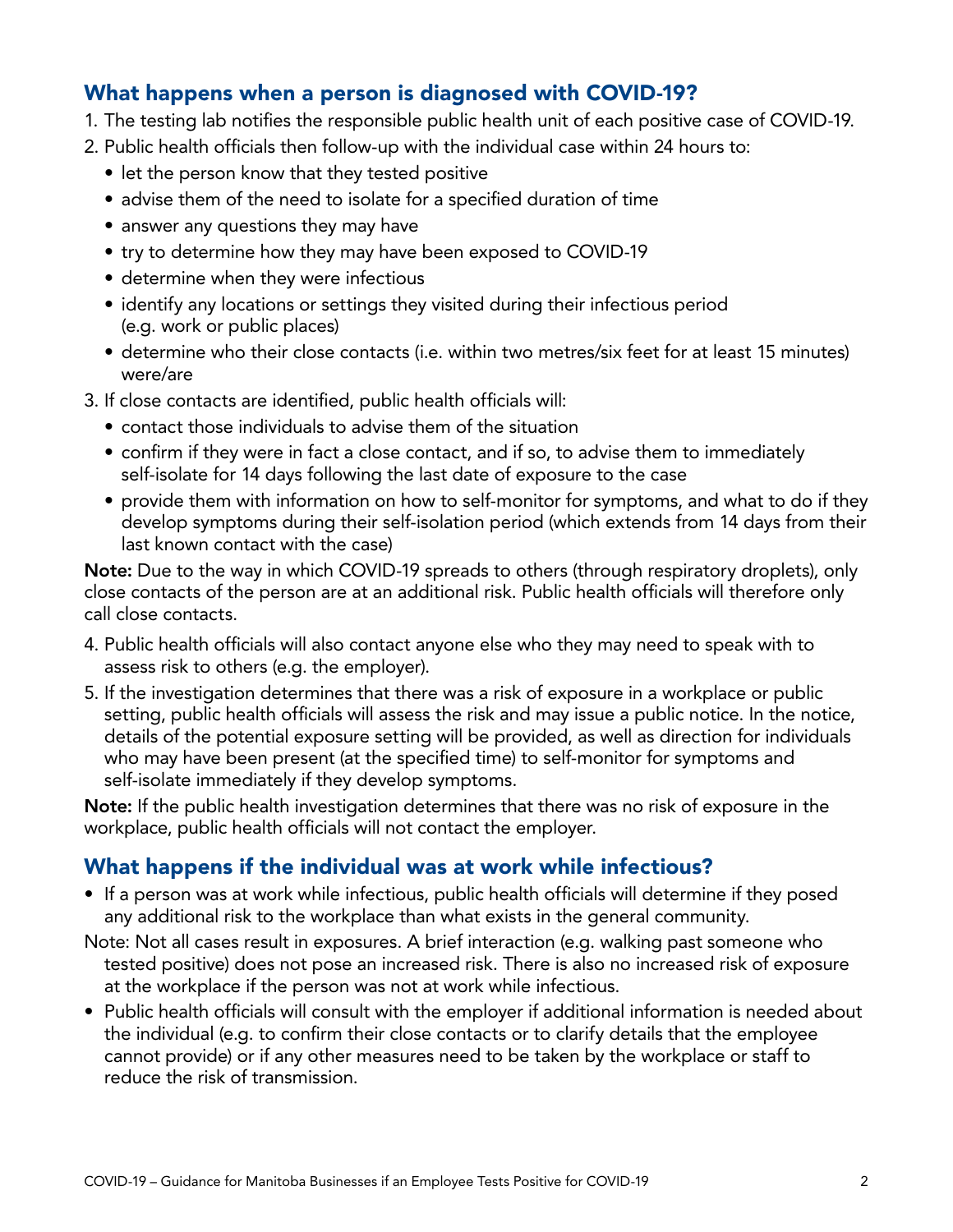- Employers should maintain employee contact information, records pertaining to their scheduled working times and cohort work groups, and visitor activity at the workplace in order to facilitate public health official's ability to establish close contacts.
- Public health officials are required by law to respect the privacy of the person infected, and will only disclose a positive case to an employer if it is needed to manage the exposure risk to others.
- In accordance with privacy laws, the employer must ensure their employee's personal health information related to COVID-19, or any other health condition, remains confidential.
- An employer may decide to notify other staff or visitors that there has been a possible case in their workplace while protecting the names of individual cases to ensure the personal health information of the workers remains confidential.
- Employers should also maintain policies to ensure the personal health information of their workers remains confidential. To best protect an employee's privacy, it is advised that employers use/share the least amount of information possible.
- Communication with the Health Protection Unit, including a public health inspection, may occur to ensure the facility meets the requirement of the public health orders, disinfection and sanitation.
- If the public health investigation determines that COVID-19 was transmitted in the workplace, the Workplace Safety and Health Branch may become involved to review the employer's workplace safe work procedures for preventing the spread of COVID-19 at work (i.e. the workplace pandemic plan) including, but not limited to:
	- worker and visitor health screening
	- consideration of vulnerable workers
	- public health fundamentals (i.e. physical distancing; cough etiquette; use of face coverings as required; hand hygiene)
	- cleaning and disinfection of shared and high touch surfaces
	- COVID-19 communications and worker training

## Do all workers in the workplace need to be tested?

- Generally speaking, not all employees in a workplace will need to be tested.
- The public health investigation will identify close contacts who will be asked to self-monitor and self-isolate. If individuals develop symptoms, they will be instructed to complete the online screening self-assessment tool ([https://sharedhealthmb.ca/covid19/screening-tool/\)](https://sharedhealthmb.ca/covid19/screening-tool/) or, contact Health Links – Info Santé at 204-788-8200 (or toll free at 1-888-315-9257) for testing and isolation guidance.
- Depending on the situation, public health officials may advise individuals who have no symptoms to get tested. This guidance will depend on the results of the public health investigation.

## Do cases and contacts require a negative test to return to work?

- Cases and contacts do not require a negative test to return to work.
- Provided cases no longer have a fever and their condition has improved, they can stop isolation as early as 10 days from the start of symptoms. Public health officials will be in daily contact to monitor symptoms, and will provide direction on when it is safe to stop isolating.
- Contacts can stop self-isolating 14 days after their last known contact with a confirmed case.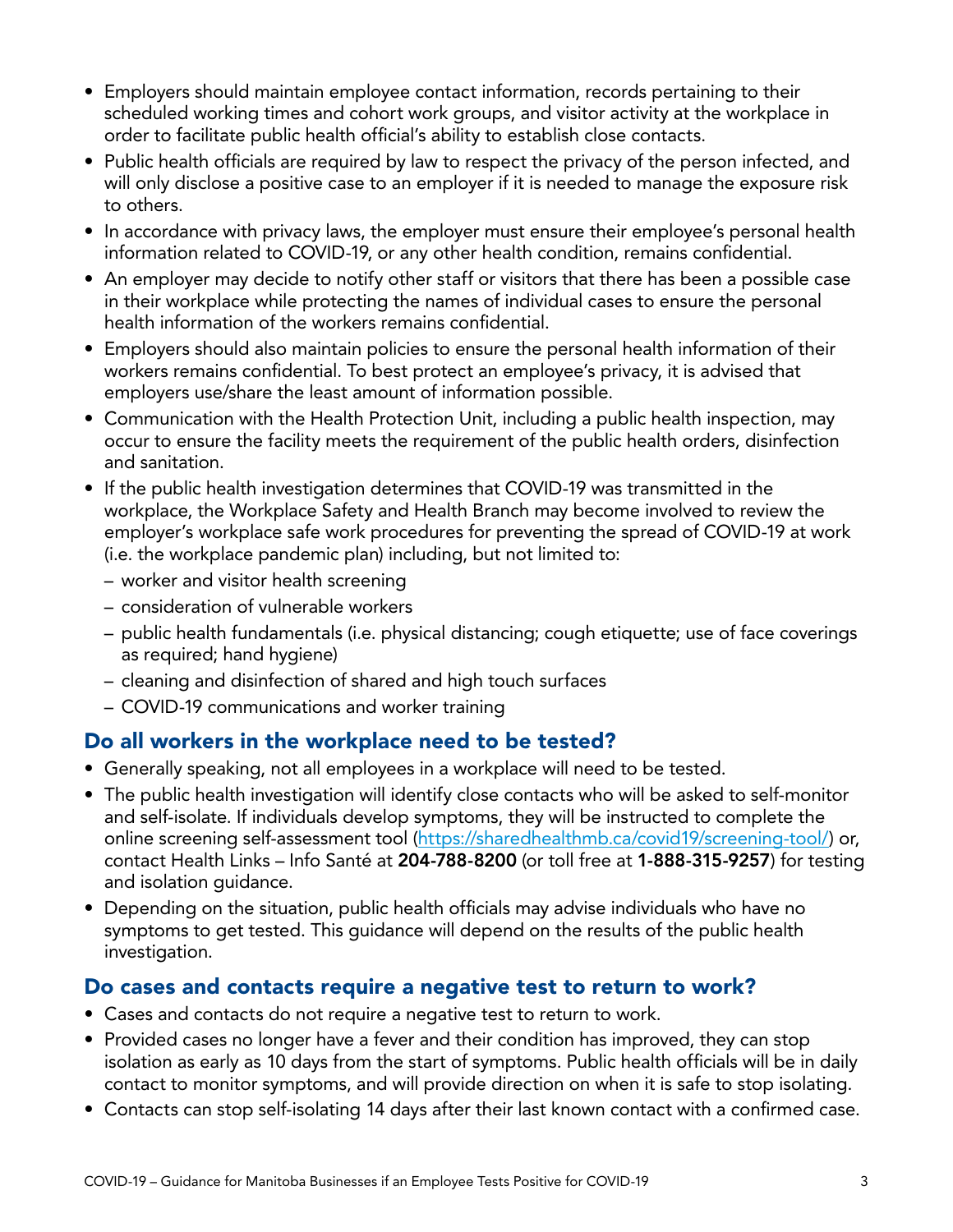## Reference materials for employers

- Appendix 1: Sample Memo Notifying Employees and/or the Public of a Positive Case in the Workplace (for use by employers)
- Appendix 2: Guidance on Cleaning & Disinfection Guidelines for Restaurants and Other Buildings after Known Positive COVID Cases within the Premises
- Appendix 3: Sample Memo from Public Health Notifying a Workplace of a Positive Case (Note: workplaces may, or may not, receive a letter from Public Health)
- Manitoba Public Health has further information on COVID-19 for businesses at the following links:
	- Workplace Guidance at [www.manitoba.ca/covid19/restoring/guidance.html](http://www.manitoba.ca/covid19/restoring/guidance.html)
	- Definitions of Vital Services, Critical Infrastructure and Exemption Criteria for Self-Isolation for Out-of-Province Workers at [www.manitoba.ca/covid19/business/out\\_of\\_province.html](http://www.manitoba.ca/covid19/business/out_of_province.html)
	- Workplace Self-Assessment Checklist for use by Manitoba businesses at [www.manitoba.ca/covid19/protection/workplaces.html](http://www.manitoba.ca/covid19/protection/workplaces.html)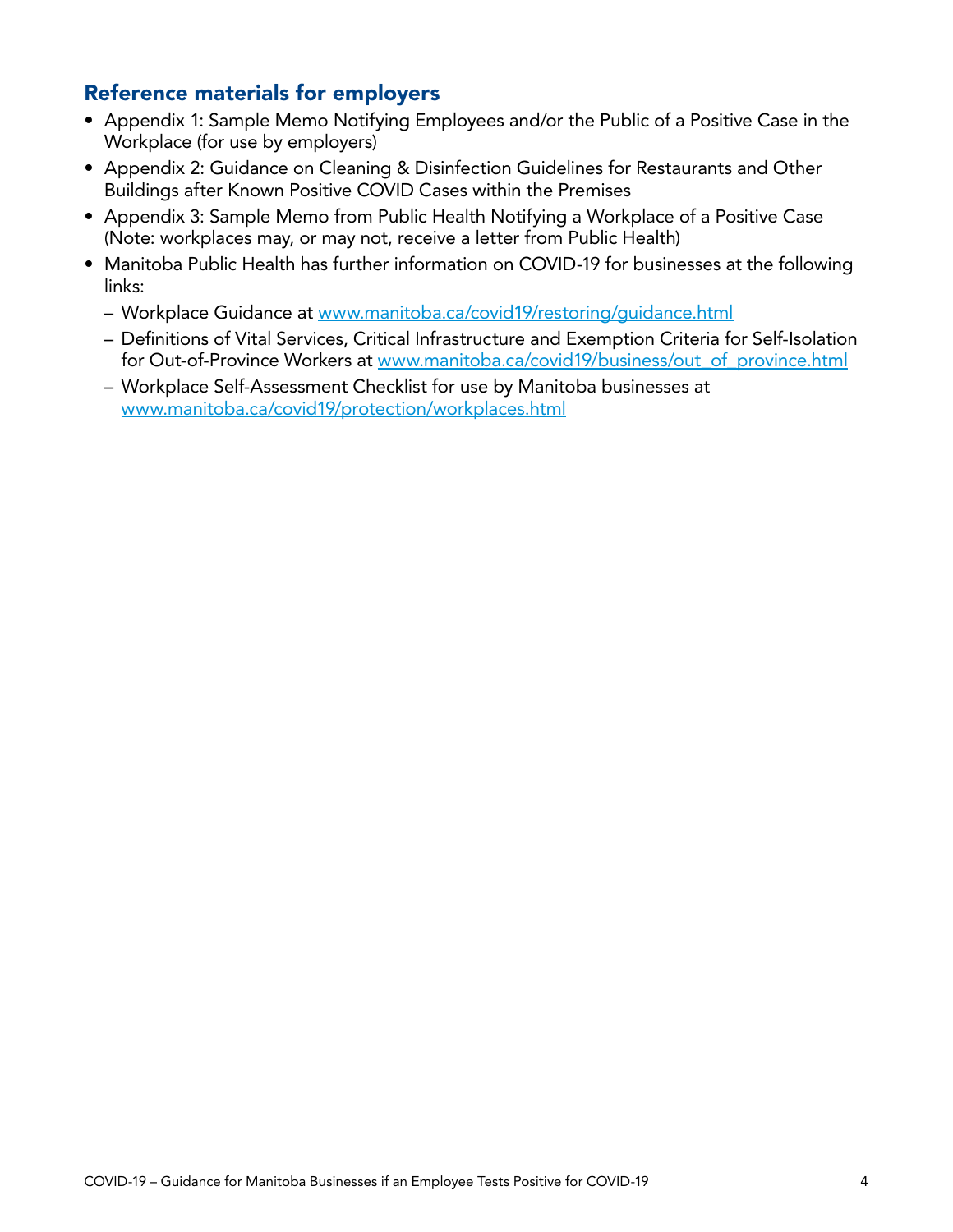## APPENDIX 1

Sample memo notifying employees and/or the public of a positive case in the workplace

|  | <b>An Important Update</b> |
|--|----------------------------|
|  |                            |

<<DATE>>

*Today we were notified that one of our staff has been confirmed to have the COVID-19 virus.* 

*At this time, the employee is in self-isolation.*

*We're assisting provincial public health officials in their investigation. Individuals identified as close contacts (having spent more than 15 minutes within less than two meters) of the confirmed case will be contacted by public health officials.* 

*We are currently taking all necessary precautions to reduce the risk of COVID-19 transmission in the workplace and ensure the safety of our employees and visitors/ customers.* 

*We do know that COVID-19 is a risk in our communities. We encourage everyone to take precautions and follow key public health fundamentals, including: staying home if you're sick, even if symptoms are only mild; washing your hands at least 15 seconds or using an alcohol-based hand sanitizer; practicing proper cough etiquette and maintaining physical distancing when you do have to go out.* 

*Manitoba public health orders can be found at www.[manitoba.ca/covid19/protection/soe.html](http://www.manitoba.ca/covid19/protection/soe.html).*

*More information on COVID-19 can be found at [www.manitoba.ca/covid19](https://www.gov.mb.ca/covid19/).*

*As your employer, we want to let you know that we are here to support you and answer any additional workplace-related concerns and questions during this difficult time.* 

*Thank you,* 

<<OWNER>>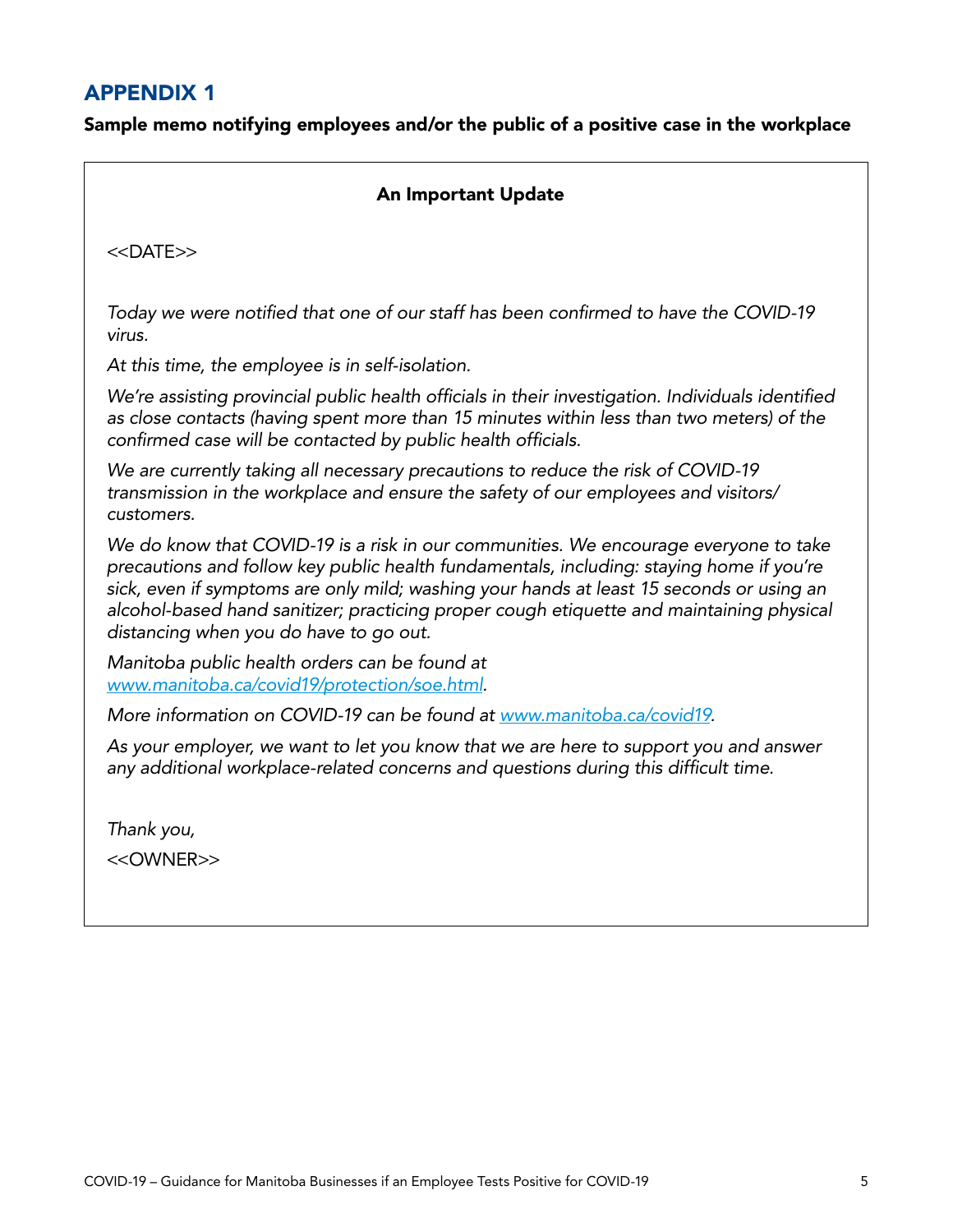## APPENDIX 2

## Cleaning and Disinfection Guidelines for restaurants and Other Buildings after Known Positive COVID-19 Cases within the Premises

#### ENHANCED CLEANING and DISINFECTION

Ensure all disinfectants used are approved by Health Canada to be effective against COVID-19. A link to Health Canada, approved disinfectants for COVID-19 can be found at: [www.canada.ca/](https://www.canada.ca/en/health-canada/services/drugs-health-products/disinfectants/covid-19/list.html) [en/health-canada/services/drugs-health-products/disinfectants/covid-19/list.html](https://www.canada.ca/en/health-canada/services/drugs-health-products/disinfectants/covid-19/list.html)

#### Cleaning and Disinfecting Your Building or Facility if Someone is Sick

- Companies do not necessarily need to close operations, if they can close off areas used by the person who is sick.
- Open outside doors and windows to increase air circulation in the area. When possible, it is highly recommended to have doors and windows that are equipped with screens to limit the chance of pests entering.
- Clean and disinfect all areas used by the person who is sick, such as offices, bathrooms, common areas, shared electronic equipment like tablets, touch screens, keyboards, remote controls and ATM machines.
- Use a Health Canada-approved disinfectant that is effective in killing the COVID-19 virus and follow manufacturer's instructions on concentration and contact time required.
- Vacuum the space if needed. Use a vacuum equipped with high-efficiency particulate air (HEPA) filter, if available.
- Temporarily turn off in-room, window-mounted, or on-wall recirculation HVAC to avoid contamination of the HVAC units.
- Do NOT deactivate central HVAC systems. These systems tend to provide better filtration capabilities and introduce outdoor air into the areas that they serve.
- Once the area has been disinfected, it can be opened for use.
- Continue routine cleaning and disinfection. This includes everyday practices that businesses and communities normally use to maintain a healthy environment.

Note: If disinfectants are to be applied, manual surface cleaning with detergent and water using applied friction (e.g. brushing, scrubbing) must be performed first to ensure physical removal of organic materials, followed by use of a cloth or wipe which is soaked in the disinfectant.

#### For fogging:

- The application of disinfectants to environmental surfaces via spraying or fogging (also known as fumigation or misting) in indoor spaces is not recommended as a stand-alone method.
- If fogging does take place, organic material must be removed before using a Health Canada-approved disinfectant for fogging.
- Workers should follow safe work procedures and established personal protective equipment requirements.
- Spraying environmental surfaces in both health care and non-healthcare settings (e.g. patient households) with disinfectants will not be effective and may pose harm to individuals.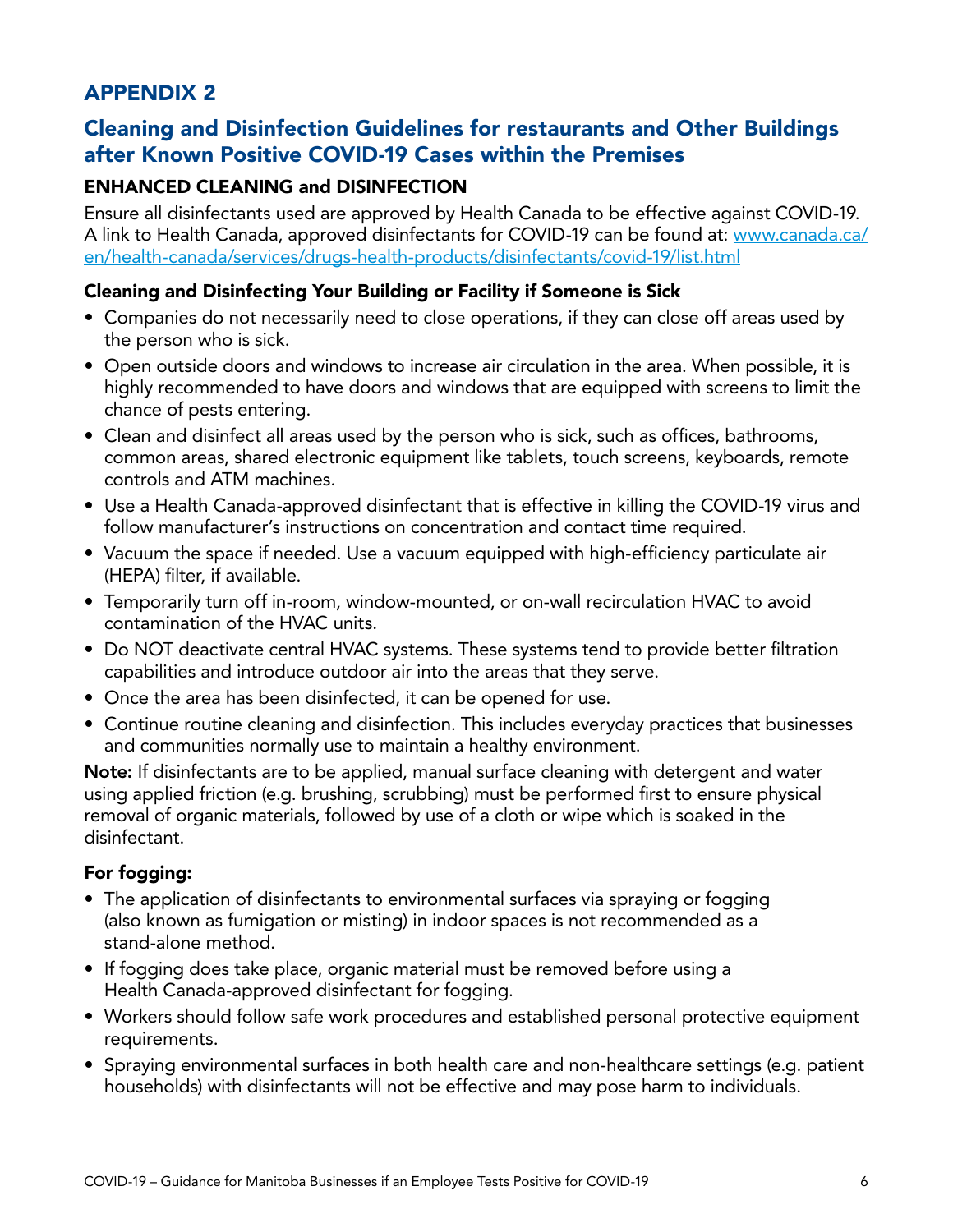#### For electronics:

- Consider putting a wipeable cover on electronics as tablets, touch screens, keyboards, remote controls and ATM machines.
- Follow manufacturer's instruction for cleaning and disinfecting.
- If there is no guidance, use alcohol-based wipes or sprays containing at least 70 per cent alcohol.
- Dry surfaces thoroughly.

#### For soft surfaces such as carpeted floor, rugs, and drapes:

- Clean the surface using soap and water or with cleaners appropriate for use on these surfaces. Launder items (if possible) according to the manufacturer's instructions. Use the warmest appropriate water setting and dry items completely.
- Disinfect with a [Health Canada-approved disinfectant](https://www.canada.ca/en/health-canada/services/drugs-health-products/disinfectants/covid-19/list.html). The disinfectant must be approved by Health Canada for use against COVID-19.
- Vacuum as usual.
- Remember to continue to clean and disinfect these areas at regularly scheduled intervals daily.

#### For Food Handling Establishments:

- It is recommended that a full disinfection be completed in the facility (not only the kitchen) using:
	- diluted household bleach (20 ml/four teaspoons) bleach for every litre of water)
	- alcohol solutions with at least 60 per cent alcohol
	- Health Canada-approved disinfectants for COVID-19. Ensure contact times are achieved (refer to manufacturer's label).
- Ensure all staff practice frequent hand washing techniques, and be sure to have the hand wash sinks stocked with soap and paper towels at all times.
- For further resources on disinfection and sanitization, visit: [www.ciphi.ca/resources-for](http://www.ciphi.ca/resources-for-disinfection-and-sanitization/)[disinfection-and-sanitization/](http://www.ciphi.ca/resources-for-disinfection-and-sanitization/)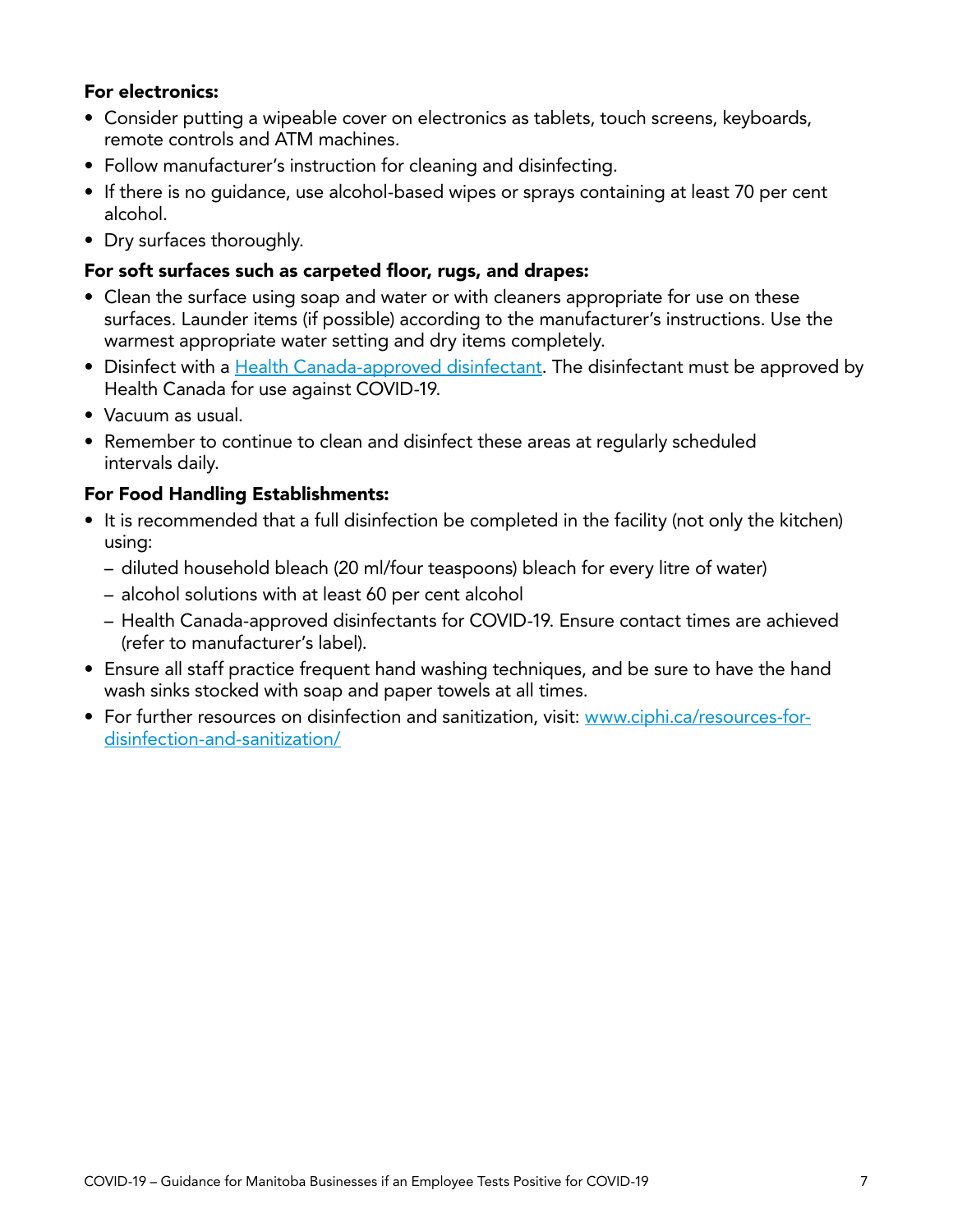## APPENDIX 3

#### Sample Memo from Public Health Notifying a Workplace of a Positive Case

#### <<DATE>>

*Dear <<insert business name/owner/operator>>*

*Please be advised that there has been a confirmed case of COVID-19 in your workplace.*

*The individual was potentially infectious between the below dates:*

## *\_\_/\_\_/\_\_ to \_\_/\_\_/\_\_*

- The individual was not in your workplace during the period of infectivity.
- The individual was in your workplace during the period of infectivity. No close contacts were identified. No further action is required from your workplace.
- The individual was in your workplace during the period of infectivity. Close contacts have been identified and notified by public health officials. No further action is required from your workplace.
- The individual was in your workplace during the period of infectivity. Public health officials will be contacting you for further discussion of recommendations for your workplace.

*Be assured that public health investigations to identify individuals who may have been exposed begin within 24 hours of a confirmed laboratory test. Any employee identified as a close contact is contacted directly by public health officials and provided instructions for self-isolation (quarantine). Close contacts are defined as anyone within two metres/ six feet of the case for 15 minutes or more during the period of communicability.* 

*Public health officials will contact you should they require any additional information to assess the risk to employees or the public, or if any other measures need to be taken by the workplace to reduce the risk of transmission.* 

*If a risk to the general public is identified, the public will be notified via the daily media bulletin and the information will be posted online at: [www.manitoba.ca/covid19/updates/](http://www.manitoba.ca/covid19/updates/flights.html) [flights.html](http://www.manitoba.ca/covid19/updates/flights.html). You will be notified if this is required.* 

*If the public health investigation determines that there was no risk of exposure in the workplace, public health officials will not contact you.* 

*Cases and contacts do not require a negative test result to return to work. Provided cases no longer have a fever and their condition has improved, they can stop isolation as early as 10 days from the start of their symptoms. Contacts will be advised that they can stop self-isolating 14 days after their last known contact with a confirmed case, provided they have not developed any symptoms of COVID-19 during the 14-day self-isolation (quarantine) period. Public health officials will be in daily contact with cases and contacts, and will provide direction to them on when it is safe to stop isolating and return to work.* 

*Continue to advise employees to complete the daily symptom and exposure screening questions [\(www.manitoba.ca/asset\\_library/en/coronavirus/covid19\\_screening\\_checklist.](http://www.manitoba.ca/asset_library/en/coronavirus/covid19_screening_checklist.pdf) [pdf\)](http://www.manitoba.ca/asset_library/en/coronavirus/covid19_screening_checklist.pdf) before coming to work, and advise them that if they develop symptoms, even if they are mild, they are to immediately isolate themselves from others, and call Health Links – Info Santé for information on testing, assessment and duration of isolation.*